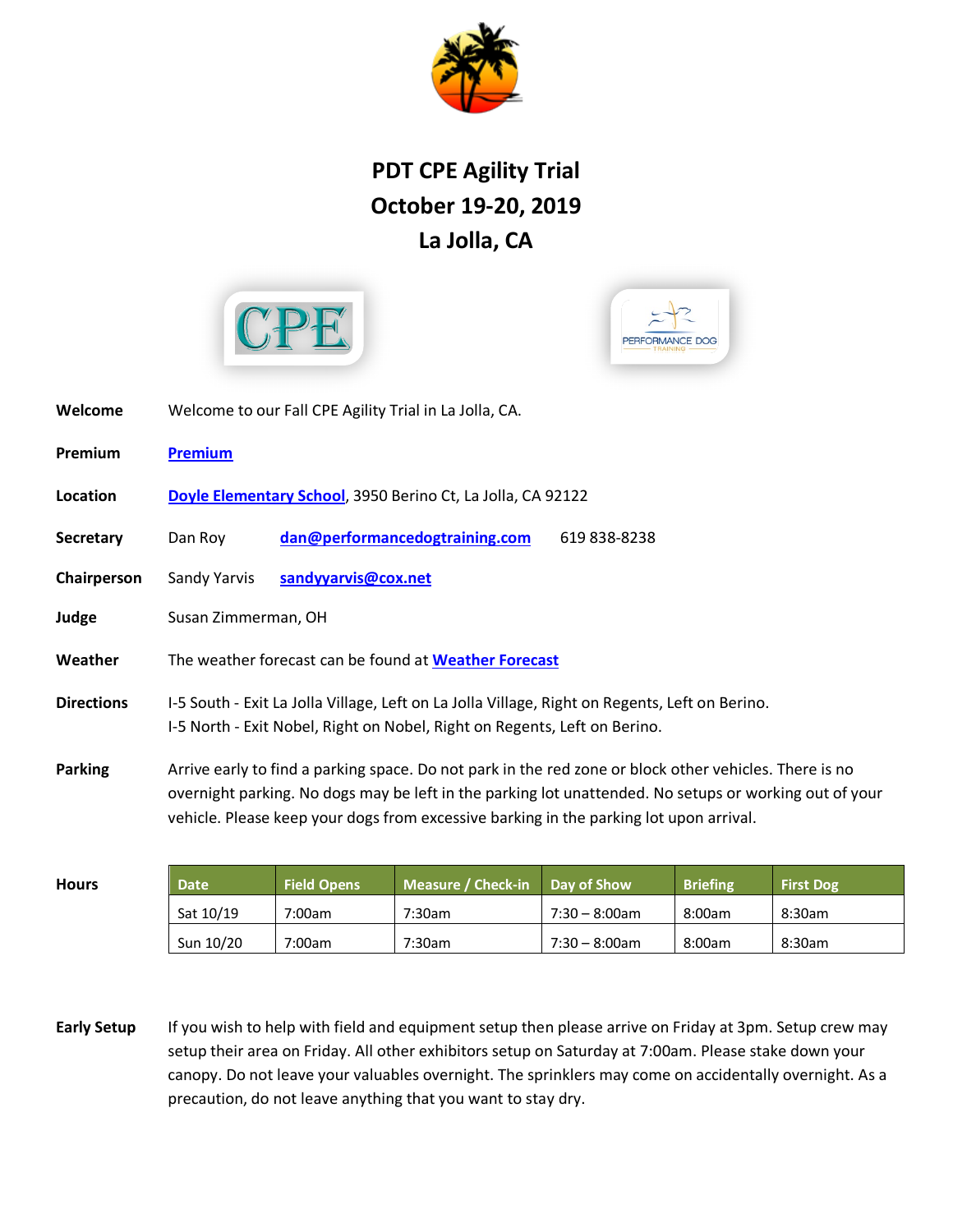

## **Run Order**

|                |                   | <b>SATURDAY</b>       | <b>SUNDAY</b>     |                     |  |
|----------------|-------------------|-----------------------|-------------------|---------------------|--|
|                | Ring 1            | Ring 2                | Ring 1            | Ring 2              |  |
|                | Jumpers 345C, 12  |                       | Colors 345C, 12   |                     |  |
| $\overline{2}$ |                   | Jackpot 45C, 3, 12    |                   | FullHouse 12345C    |  |
| 3              | Wildcard 345C, 12 |                       | Wildcard 345C, 12 |                     |  |
| 4              |                   | Standard 45C, 3, 2, 1 |                   | Standard 45C, 23, 1 |  |
| 5              | Snooker 345C, 12  |                       | Snooker 345C, 12  |                     |  |

**Closing Date** This trial closes on Wednesday Oct 9, by postmark.

- **Move Ups** The last day to move up before the trial is Tuesday, Oct 15. Contact Dan Roy with any move-up information at: **[dan@performancedogtraining.com](mailto:dan@performancedogtraining.com)** Day to day move up sheets will be located at the trial awards table.
- **Awards** If your dog is close to earning a special award, like a C-ATCH. We would like to be ready to celebrate with you. Please contact our Awards Specialist, Lorraine Donner at **[lorraine\\_811@yahoo.com](mailto:lorraine_811@yahoo.com)**
- **Volunteers** It takes a lot of effort to keep the trial running smoothly. Thank you in advance for volunteering and helping at our trial. A Volunteer Sheet is emailed to everyone before the trial. We encourage all exhibitors to volunteer, no matter how small the task. Our Chief Ring Steward is Allison Thom. Please contact her with volunteer question at: **[alli3318@yahoo.com](mailto:alli3318@yahoo.com)**
- **Hotels** Accommodations in the La Jolla and UTC area are easy to find. Our **[Premium](http://www.performancedogtraining.com/wp-content/uploads/PDTCPEPremium_Oct2019.pdf)** lists a number of hotels and RV Camping areas. Please contact them for pricing and availability.
- **Restaurants** La Jolla and the UTC Mall have a variety of fine and casual restaurants. If you want to go fancy then visit Roy's Hawaiian Cuisine. For something more casual try Apollonia's Greek Bistro, The Islands Restaurant, or Bristol Farms.
- **Hospitality** We always have something for you at the hospitality table, compliments of PDT. Lunch is first for our volunteers and then for all exhibitors.

**Restrooms** Portable restrooms are available on site.

**Day-of-show** We will be accepting day-of-show entries any time after the closing date, provided entry limits have not been reached. Note: higher fees do apply.